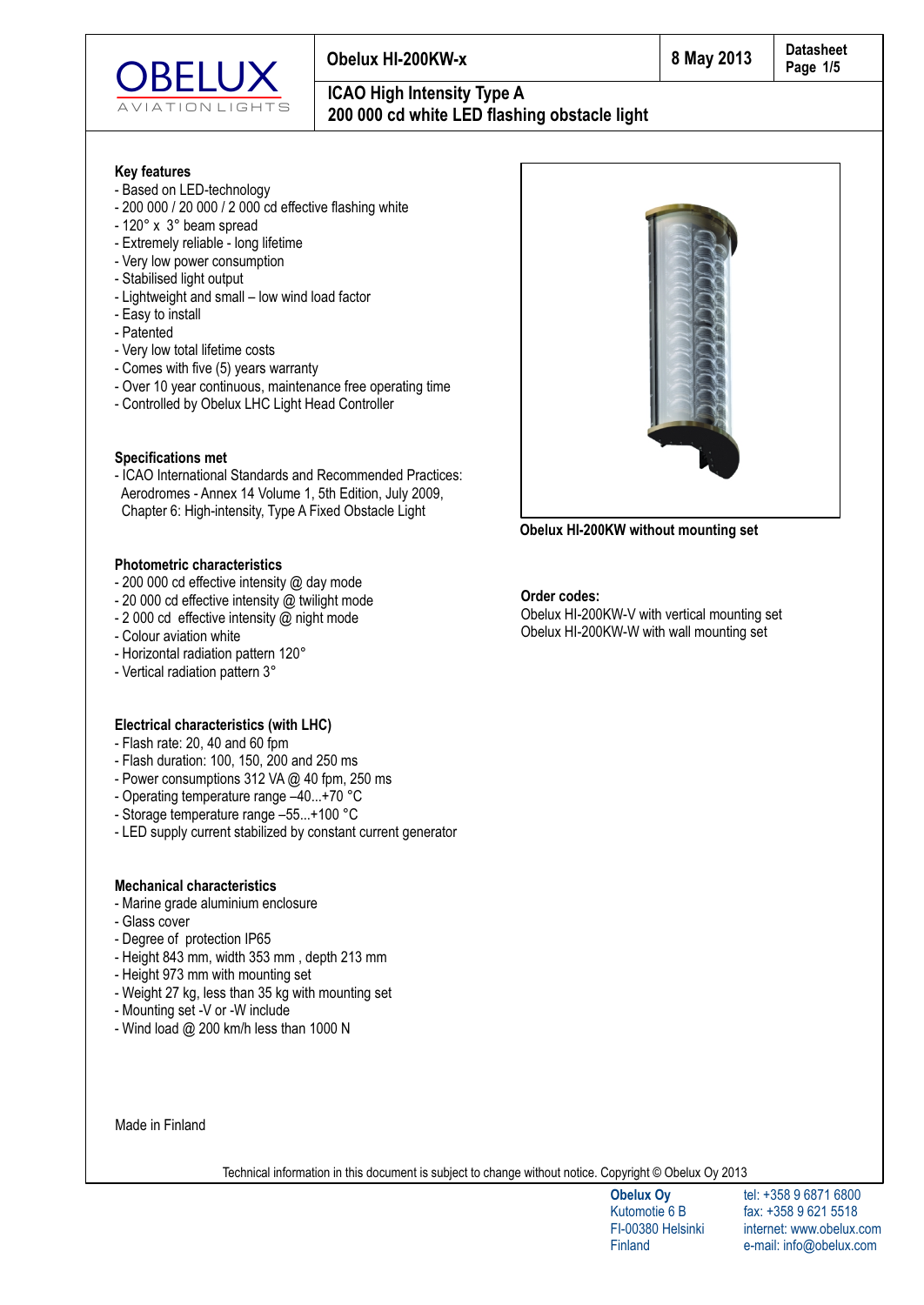

# **Page Obelux HI-200KW-x 8 May 2013 ICAO High Intensity Type A**



## **MECHANICAL DIMENSIONS**

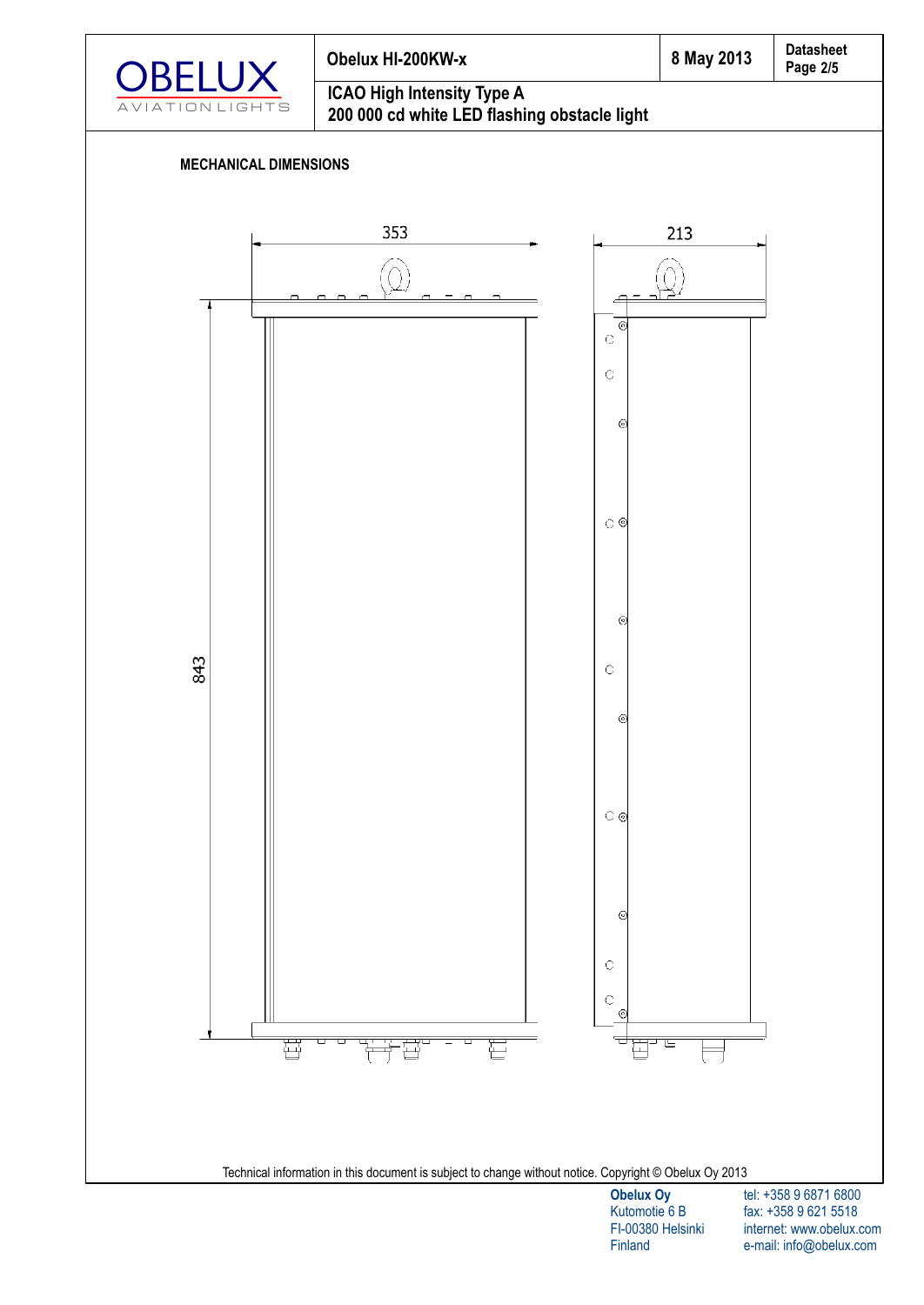





FI-00380 Helsinki Finland

fax: +358 9 621 5518 internet: www.obelux.com e-mail: info@obelux.com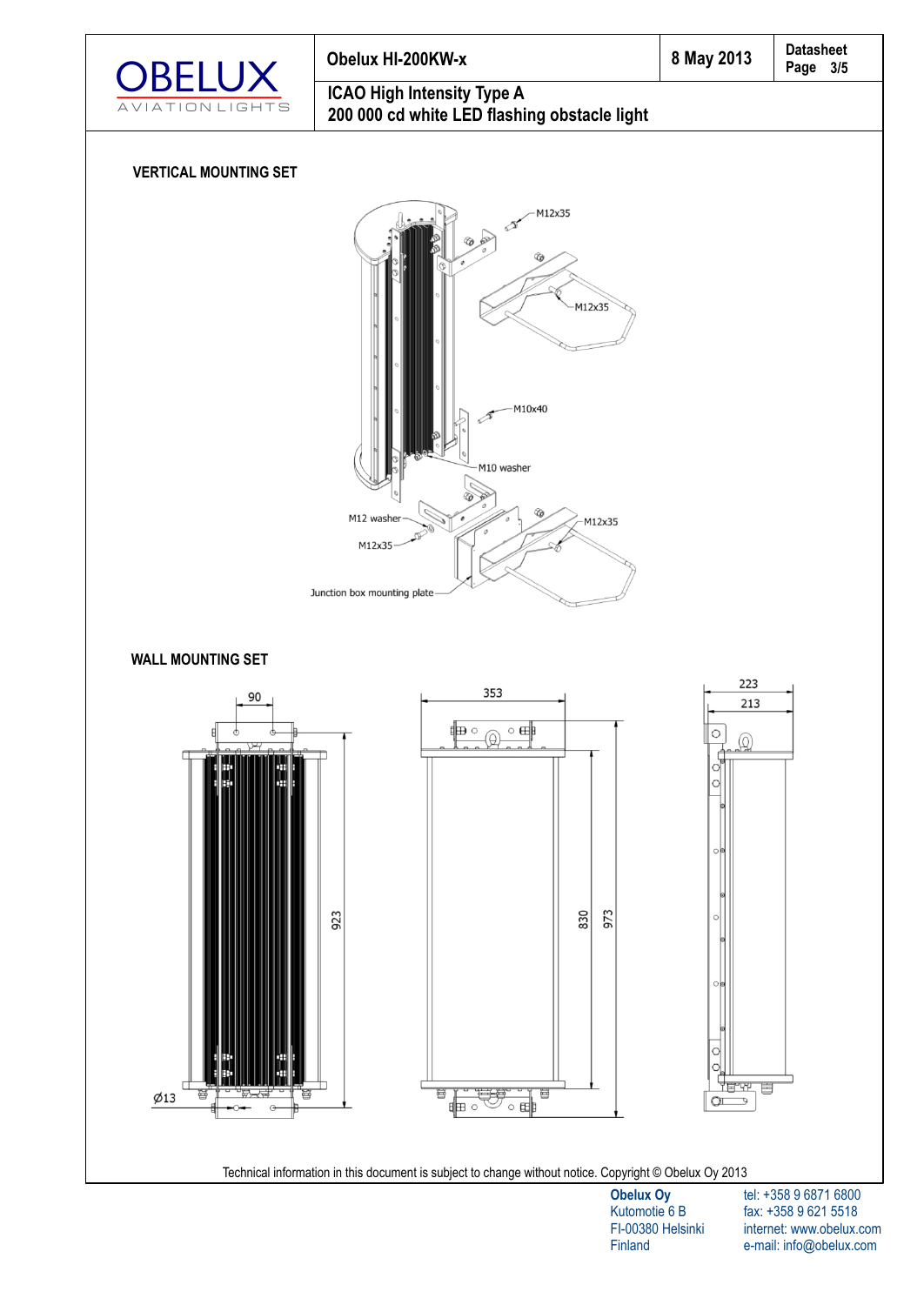

**Control in CAT5** or/wh = SYNC+ or = SYNC-

### **ICAO High Intensity Type A 200 000 cd white LED flashing obstacle light**

### **INSTALLATION INSTRUCTIONS**

### LIGHT HEAD TERMINAL BOX CONNECTIONS

Obelux HI-200KW light head is connected to light head controller, LHC, via terminal box installed close to the light head. LHC provides light head's supply voltage and flash control with separate cables which are connected to light head's terminal box.

Terminal box connection instructions and cable recommendations:



**Power in 2 3x6 mm**  $br = DC +$  $bk = DC$  $wh = NC$ shield = PE





Technical information in this document is subject to change without notice. Copyright © Obelux Oy 2013

tel: +358 9 6871 6800 fax: +358 9 621 5518 internet: www.obelux.com e-mail: info@obelux.com